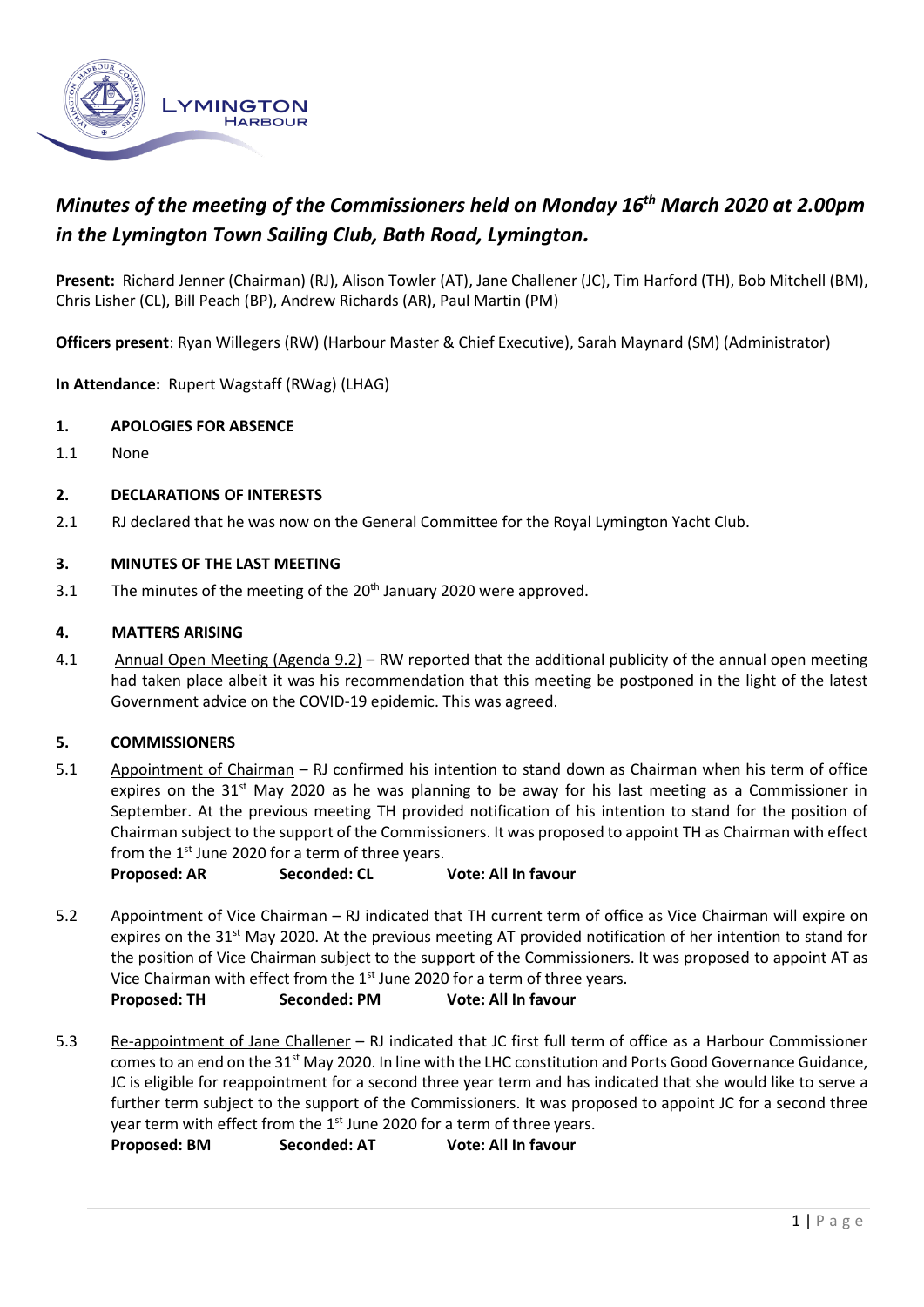5.4 Commissioners Advertisement – RW confirmed an advertisement for two Commissioners has been placed in the Lymington Times editions of the  $14<sup>th</sup>$  and  $21<sup>st</sup>$  March respectively. The vacancy has also been highlighted on the LHC website and on posters placed at the RLymYC and LTSC. Details will also appear in the next newsletter. The two advertised posts will replace RJ (from 1<sup>st</sup> November) and PM (from 1<sup>st</sup> June).

## **6. LYMINGTON HARBOUR ADVISORY GROUP (LHAG)**

6.1 LHAG Meeting – RWag indicated that he had nothing to bring up that was not already the subject of other agenda items.

## **7. OFFICERS REPORTS**

- 7.1 Harbour Masters Report Questions were invited on the items within the report that were not listed for consideration as an agenda item. No questions arose.
- 7.2 Operations Manager Report RW commented on the anticipated (in the budget) adverse effect of the Town Quay closure for redevelopment on winter visitor and long term visitor (LTV) mooring income. Questions were invited on the Operations Manager report. No questions arose.
- 7.3 Treasurer Report RW commented on the visitor and LTV mooring income. Although winter visitor income was adversely impacted due to the restricted berth availability due to the redevelopment of the Town Quay area, overall YTD visitor income was ahead of budget and 1.1% above 2018/19. Winter LTV income was also down for the same reason albeit YTD income was in line with budget and 4.6% ahead of 2019/20. Questions were invited on the Treasurer report.

BM reported that the Treasurer had provided an update on the invoiced income for the 2020/21 resident mooring fees and all bar £4.4k had been received. The outstanding fees primarily related to a small number of boats moored on above bridge moorings. RW reported that the Treasurer will follow standard procedures for recovery of the outstanding fees or the owners will be invited to move their boats on the expiry of their existing mooring licences on the 31<sup>st</sup> March 2020. AT asked if there was a risk of these boats being abandoned by their owners. RW indicated that this has not previously been an issue.

RJ noted the projected year end net surplus before tax was £564.3k compared with a budget of £524.9k and prior year £632k.

## **8. SAFETY & PORT MARINE SAFETY CODE (PMSC)**

8.1 LHC Safety Meeting – RW commented on the minutes of the four monthly safety review meeting which was held on the 31<sup>st</sup> January 2020 and discussed the accompanying incident review report for 2019. Questions were invited.

TH asked how LHC incident numbers compared with other harbours. RW indicated that it was difficult to benchmark incident statistics, partly because all harbours are different and because LHC record incidents at a lower level than most to try and identify concerning trends early. By way of example, RW explained that many harbours will record collisions and near misses, whereas LHC also record instances of inappropriate navigation which would not be regarded as a near miss but does allow concerning trends to be nipped in the bud before they escalate.

RJ asked CL about how this compared with his time at Yarmouth. CJ commented that up to when he left 5 years ago, that the types of incidents were similar but the numbers were a lot higher. CL indicated that there was a lot of emphasis placed on encouraging reporting of incidents, particularly from employees so this may have had an effect on numbers. CL also indicated that because of the more constrained nature of the harbour there were more knocks and bumps.

RW indicated that LHC also place a lot of emphasis on reporting of incidents and he was confident that if LHC staff see, become aware of, or are involved with an incident, it is reported. LHC also work hard to encourage third party reporting, but RW indicated that it would be naive to think that all incidents are being reported.